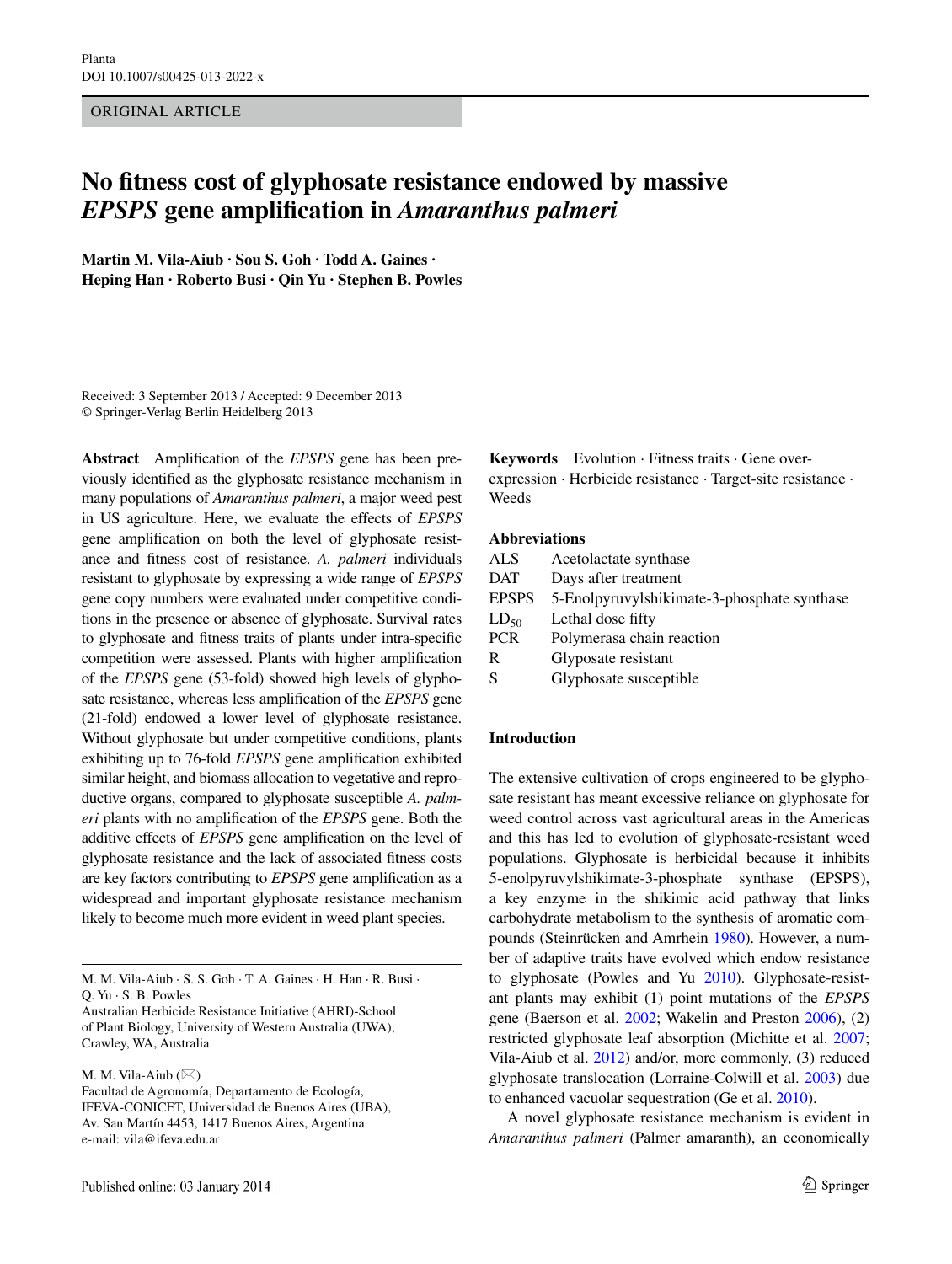important weed rapidly increasing across large areas of US crop land (Gaines et al. [2010;](#page-7-6) Ward et al. [2013\)](#page-8-2). Resistance to glyphosate in this species can be conferred by amplification of the *EPSPS* gene which translates into 5-fold to more than 160-fold more *EPSPS* gene copies located throughout the genome (Gaines et al. [2010\)](#page-7-6). A higher number of *EPSPS* gene copies correlate positively with higher *EPSPS* transcription, EPSPS content and activity (Gaines et al. [2010](#page-7-6)). The EPSPS enzyme of glyphosate-resistant *A. palmeri* plants is equally sensitive to glyphosate inhibition and the much greater content of EPSPS protein essentially acts as a "molecular sponge" to soak up glyphosate and allow normal metabolic functions to continue (Powles [2010](#page-7-7)).

The fitness advantage of *A. palmeri* plants exhibiting higher *EPSPS* gene expression in the presence of glyphosate is obvious (Gaines et al. [2010,](#page-7-6) [2011\)](#page-7-8). However, the fitness consequences at the plant level of overproducing EPSPS protein in the absence of glyphosate are unknown and require investigation. Fitness costs have been identified in insects and plants with amplified genes associated with insecticide and herbivory resistance (Raymond et al. [1993](#page-7-9); Bekaert et al. [2012\)](#page-7-10).

Constitutively, higher *EPSPS* gene expression means concomitant extra synthesis of *EPSPS* mRNA and EPSPS protein, with potential impacts on plant fitness. In addition, fitness costs might occur if any gene functions are disrupted by insertion of the *EPSPS* gene throughout the *A. palmeri* genome (Gaines et al. [2010\)](#page-7-6), a duplication process that may be directed by a mobile genetic element (Gaines et al. [2010](#page-7-6), [2013](#page-7-11)). To determine whether the amplification of the *EPSPS* gene correlates with fitness costs also requires assessing the untested prediction of a positive correlation between increase in the number of *EPSPS* gene copies and the level of glyphosate resistance attained by plants.

Here, we report on the effects of *EPSPS* gene amplification on fitness of *A. palmeri* in the presence and absence of glyphosate. We quantified the effects of a wide range of *EPSPS* gene amplification (1–160 *EPSPS* gene copies) on the glyphosate resistance level and various fitness traits under a gradient of intra-specific plant competition in the absence of glyphosate. Both plant responses under the presence and absence of glyphosate effect have wider implications to understand the evolution of glyphosate resistance (Bergelson and Purrington [1996](#page-7-12); Jasieniuk et al. [1996](#page-7-13); Vila-Aiub et al. [2009b](#page-8-3)).

# **Materials and methods**

## Creation of segregating  $F_2$  populations

Given the importance of genetic background control to assess the effects of resistance genes on fitness (Vila-Aiub

et al.  $2009b$ ,  $2011$ ),  $F<sub>2</sub>$  populations segregating for a wide range of *EPSPS* gene amplification levels were generated.

Seeds of a glyphosate-resistant (R) *A. palmeri* were collected from a field site in Macon County, Georgia (Culpepper et al. [2006\)](#page-7-14), whereas seeds of a known glyphosate susceptible (S) *A. palmeri* population were collected from the University of Georgia Ponder Farm Research Station. The R and S seeds were germinated and grown in a greenhouse and the resistance phenotype of each plant was confirmed using an in vivo leaf disk assay (Shaner et al. [2005](#page-7-15)). Individual R males were placed next to various S females to create an  $F_1$  generation (S/R). Seeds from the S female plants were collected and stored at 4 °C for 2 months, then germinated and grown to the 4-leaf stage. These S/R  $F_1$  plants were sprayed with a low discriminating rate  $(0.4 \text{ kg a.e. ha}^{-1})$  of formulated glyphosate (potassium salt, Roundup Weather-Max, Monsanto) to select for resistant  $F_1$  progeny. One R  $F_1$  male was selected for hand crossing to one R  $F_1$  female to generate a hand pollinated pseudo- $F<sub>2</sub>$  through half-sibling mating. Pollination bags were placed over female inflorescences before emergence, and pollen from the resistant male was applied by hand daily for 2 weeks. Seeds from the female plant (referred to as F<sub>2</sub>-hand) were stored at 4 °C. A second pseudo-F<sub>2</sub> population was generated by isolating one resistant R  $F_1$  male with one resistant R  $F_1$  female in a greenhouse and permitting open pollination to occur. Seeds from the female plant (referred to as  $F_2$ -open) were stored at 4 °C. Both the  $F_2$ -hand and  $F_2$ -open segregating families were employed in experiments designed to assess the effect of *EPSPS* gene amplification on phenotypic glyphosate resistance level.

Similarly, glyphosate-resistant individuals exhibiting >40 *EPSPS* copy numbers were identified and selected from within the glyphosate R Georgia population (Shaner et al. [2005](#page-7-15)). Two R plants (male and female) were paired for hand crossing. The R male individual was the same R plant that originated the  $F_1$  family that was subsequently used to originate both the hand and the open-pollinated  $F_2$ families. The progeny from this cross  $(F_1 \text{ originated from } R)$ male  $\times$  R female) was shown to segregate for the number of *EPSPS* copies from 1 to 76 copies and thus employed in experiments designed to evaluate the pleiotropic effect of *EPSPS* gene amplification on various individual fitness traits.

#### *EPSPS* gene copy number

*EPSPS* gene copy number was measured using quantitative real-time PCR (Gaines et al. [2010\)](#page-7-6). For each *EPSPS* gene copy number assessment, plants were grown in a glasshouse with controlled temperature (25–30 °C) and natural summer irradiance. At the 5-leaf stage, the youngest leaf of each plant was collected and DNA was extracted with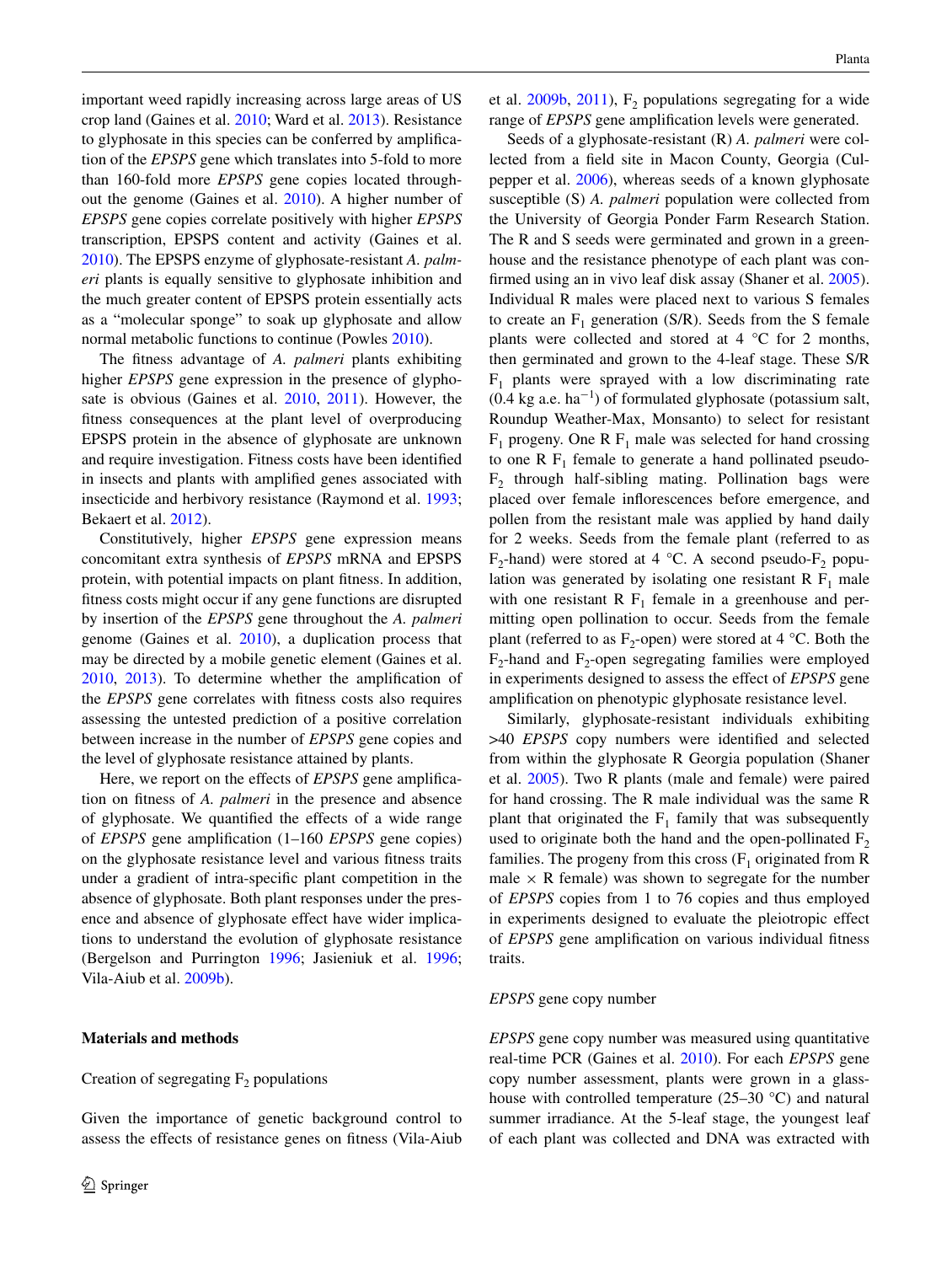Nucleon PhytoPure plant DNA extraction kits. Total RNA was removed from the DNA sample by incubation with RNase A for 30 min at 37 °C. DNA quality and integrity were checked by agarose gel electrophoresis. The concentrations of all DNA samples were measured with Nanodrop spectrophotometer after RNase treatment and normalized to 1 ng μL−<sup>1</sup> . To quantify the genomic *EPSPS* gene copy number, the acetolactate synthase (*ALS*) gene was used as a reference gene, because *ALS* has been shown to have stable genomic copy number in *A. palmeri*, and gene copy number of 1 relative to *EPSPS* in glyphosate susceptible individuals (Gaines et al. [2010](#page-7-6)). The sequences of the *ALS* and *EPSPS* gene primers used were reported before (Gaines et al.  $2010$ ). Real-time PCR was performed in a 25  $\mu$ L reaction containing 10 ng genomic DNA,  $1 \times$  Power SYBR green PCR master mix and  $0.1 \mu M$  forward and reverse primer each. The program was run on Applied Biosystems 7500 fast Real-Time PCR system under the standard conditions: 50 °C for 20 s, 95 °C for 10 min, 40 cycles of 95 °C for 15 s and 60 °C for 1 min; melt-curve analysis was conducted by the following steps: 95 °C for 15 s, 60 °C for 1 min, followed by increasing the temperature by  $3.5 \text{ °C}$ every 10 s to 95 °C for 30 s, then holding at 60 °C for 15 s. Negative controls consisting of template with no primers and primers with no template were included as well as templates with DNA from known S plants. There were three replicates for each individual sample. Results were expressed as fold increase in *EPSPS* copy number relative to *ALS*. Relative quantification of *EPSPS* was calculated as  $\Delta C_t = (C_t, ALS - C_t EPSPS)$ . Increase in *EPSPS* copy number was expressed as 2∆*C*<sup>t</sup> .

#### *EPSPS* gene amplification and glyphosate resistance level

Twelve S, 11 R, 79  $F_2$ -hand, and 52  $F_2$ -open individuals were used for experiments to determine the relationship between *EPSPS* gene copy number and glyphosate resistance. Seeds of the R, S,  $F_2$ -hand, and  $F_2$ -open populations were germinated and grown in glasshouse conditions as described. Plants were grown to the 4-leaf stage and DNA samples were collected for the measurement of *EPSPS* copy number as described. All individuals were treated with glyphosate at 200 g a.e. ha<sup>-1</sup>, and survival was evaluated 21 days after treatment (DAT). Next, all individuals surviving 200 g glyphosate ha<sup>-1</sup> were treated with glyphosate at 2,000 g a.e.  $ha^{-1}$ , and survival was evaluated 21 DAT. Survival scores were assigned depending whether each individual could survive the 200 g ha<sup>-1</sup> treatment and/or the 2,000 g ha<sup>-1</sup> treatment. Whereas glyphosate at 200 g ha<sup>-1</sup> represents four times the  $LD_{50}$  for a glyphosate susceptible *A. palmeri* population  $(54 \text{ g ha}^{-1})$ , 2,000 g ha<sup>-1</sup> is approximately the same as the  $LD_{50}$  for the glyphosateresistant population  $(1,600 \text{ g ha}^{-1})$  collected in Georgia (Gaines et al. [2011](#page-7-8)). These chosen glyphosate rates allowed us to test for both low- and high-level glyphosate resistance. The survival scores at either 200 or 2,000 g glyphosate ha−<sup>1</sup> were plotted against *EPSPS* gene copy number to assess the relationship between increasing *EPSPS* copy number and glyphosate resistance level (i.e., plant survival) in these segregating *A. palmeri* populations.

## *EPSPS* gene amplification and fitness traits

Experiments were designed to assess fitness traits in individuals from a segregating *A. palmeri* population. Seeds were germinated in commercial expanding peat pellets and transplanted and grown in pots (30 cm diameter  $\times$  40 cm height) containing a potting mix (50 % peatmoss and 50 % river sand). Pots were randomly placed in a glasshouse under controlled temperature (25–30 °C) and natural summer irradiance. Plants were spatially arranged so that growth traits were evaluated under increasing intra-specific competition. Three density treatments were applied: control (isolated plants), 85 and 170 plants  $m^{-2}$  which corresponded to 1, 4 and 8 plants per pot. In each of the replicated experiments, 10 and 2 pots were used for plants subjected to non-competitive and competitive conditions, respectively. At the end of the growing season, plant height was measured from the highest leaf position to the plant base. Biomass allocation to vegetative (leaves and stem) and reproductive (inflorescences) organs was estimated as dry weight per individual.

#### Statistical analysis

#### *EPSPS gene amplification and glyphosate resistance level*

The ability of plants to survive glyphosate according to the number of *EPSPS* gene copies was estimated using maximum likelihood logistic regression analysis (Statgraphics Centurion XV, StatPoint, Inc., 2005). The individual probability of survival to glyphosate (either 200 or 2,000 g ha<sup>-1</sup>) (alive  $= 1$  and dead  $= 0$ ) was modeled as a function of *EPSPS* gene copy numbers using the logistic function:

<span id="page-2-0"></span>
$$
y = \frac{e^{\alpha + \beta x}}{1 + e^{\alpha + \beta x}}\tag{1}
$$

where *y* is the probability of survival to glyphosate treatment,  $\alpha + \beta$  are unknown parameters to be estimated and *x* is the *EPSPS* gene copy number. The significance of the model was tested by analysis of deviance (*F* test).

## *EPSPS gene amplification and fitness traits*

One-way analysis of variance (ANOVA) was conducted to assess the overall effect of plant competition on fitness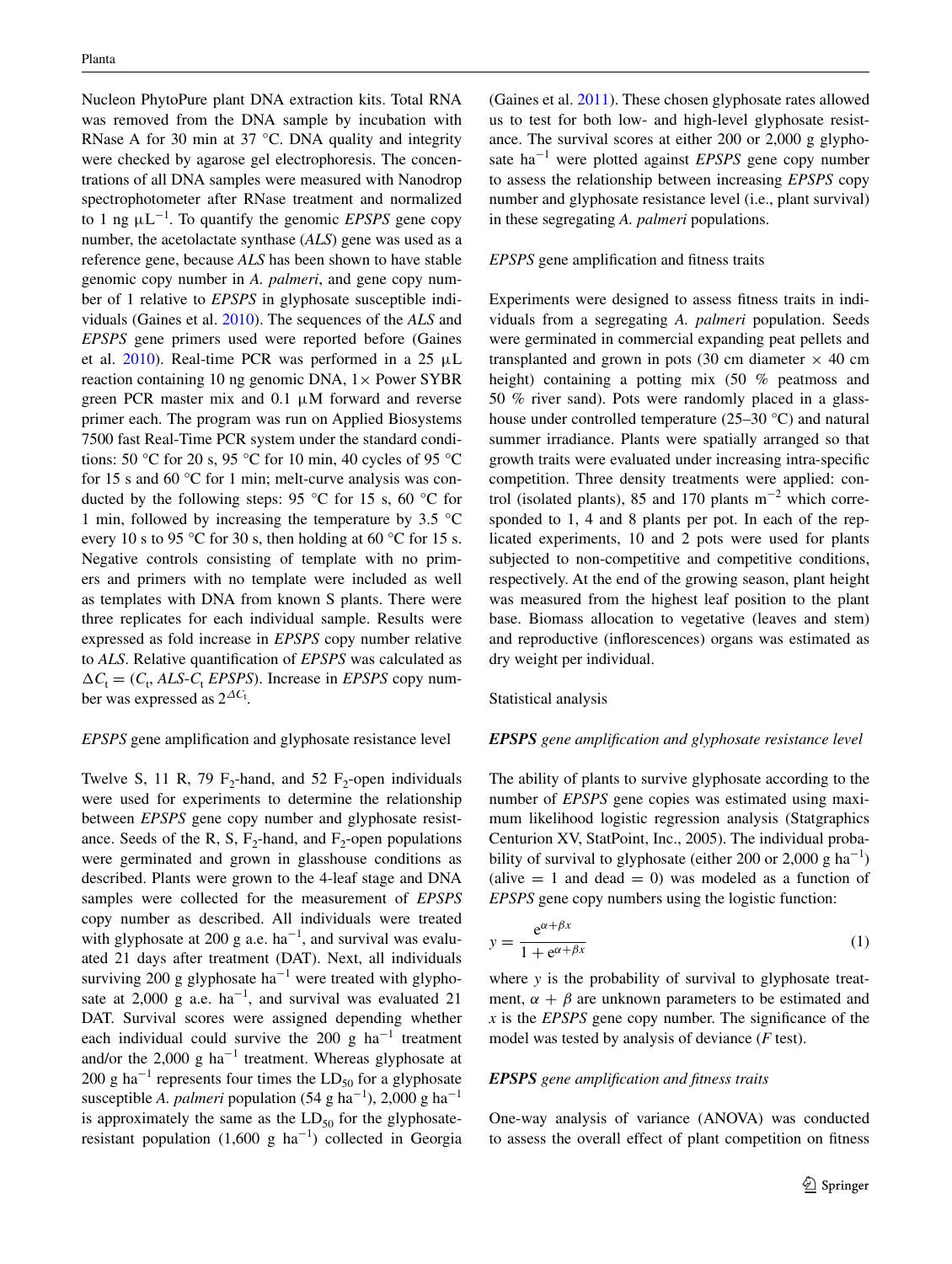traits (vegetative and reproductive biomass and height) and *EPSPS* gene copy number of the segregating  $F_2$  *A. palmeri* plants. Data from replicated experiments were pooled (see ["Results"](#page-3-0)) and mean fitness traits were estimated.

To evaluate the pleiotropic effects of *EPSPS* gene amplification on fitness traits, correlation analysis was performed to identify the degree of relationship between individual plant traits with amplified *EPSPS* gene copy numbers. We used CORR Procedure (SAS 9.2, Citrix Systems, Inc., Florida, USA) to calculate Pearson's correlation coefficient (*r*) for each pairwise combination of traits (height, vegetative and reproductive biomass) and *EPSPS* copy numbers found in each single plant growing at each density treatment.

# <span id="page-3-0"></span>**Results**

## *EPSPS* gene amplification and glyphosate resistance level

Survival following glyphosate treatment was evaluated in R *A. palmeri* plants exhibiting a wide range of *EPSPS* genomic copy numbers (1–160 fold increase). Analyses revealed a significant relationship ( $P < 0.0001$ ) between plant survival to glyphosate and quantitative amplification of the *EPSPS* gene. The likelihood of survival from glyphosate treatment increased in plants with higher

<span id="page-3-1"></span>**Fig. 1** Estimation of glyphosate resistance as probability of surviving *A. palmeri* plants with increasing EPSPS genomic copy number. Each point (*circles*) was obtained after evaluation of individual plants in response to glyphosate treatment at 200 g ha<sup>-1</sup> followed by 2,000 g ha<sup>-1</sup>. **a** Observed values >0 are plants that survived glyphosate at 200 g ha−<sup>1</sup> but were susceptible at 2,000 g ha<sup> $-1$ </sup>. **b** Observed values >0 represent plants that survived glyphosate at both 200 and 2,000 g ha<sup>-1</sup>. Observed  $values = 0$  represent plants that died after glyphosate at 200 g ha−<sup>1</sup> (**a**) or either 200 or 2,000 g ha−<sup>1</sup> (**b**). Data were fitted to a logistic function and *solid lines* represent predicted glyphosate resistance values with 95 % confidence intervals (*dotted lines*). Sample size (*n*) for (**a**) is 61 and (**b**) is 154

number of *EPSPS* copies (Fig. [1](#page-3-1)). According to the fitted logistic model (Eq. [1](#page-2-0)) and under glyphosate treatment with 200 g ha−<sup>1</sup> , *A. palmeri* individuals with 14 *EPSPS* gene copy numbers (95 % CI 9–17) showed 50 % chance of surviving glyphosate (Fig. [1](#page-3-1)a). This survival probability increased to 95 % when plants exhibited 21 *EPSPS* gene copies (95  $\%$  CI 18–32) (Fig. [1a](#page-3-1)). However, when *A. palmeri* plants were exposed to glyphosate at high dose (2,000 g ha−<sup>1</sup> ), more *EPSPS* copies were required to survive the treatment (Fig. [1b](#page-3-1)). Twenty-six (95 % CI 22–30) and 53 (95 % CI 46–65) copies of the *EPSPS* gene were required to endow 50 and 95 % chances of survival to glyphosate at  $2,000$  g ha<sup>-1</sup>, respectively (Fig. [1](#page-3-1)b).

## *EPSPS* gene amplification and fitness traits

Assessment of various fitness traits was performed to assess the cost of *EPSPS* genomic copy numbers in *A. palmeri* plants under a resource competition gradient. Results from both experiments were similar  $(P > 0.05)$ and, therefore, pooled to perform the analyses. A total of 67 plants exhibiting from 1 to 76-fold *EPSPS* gene copies were subjected to different intensities of plant competition. As expected, intra-specific competition gradient caused significant reduction in vegetative and reproductive growth  $(P < 0.001)$  $(P < 0.001)$  $(P < 0.001)$  (Table 1). Plants growing at low and high

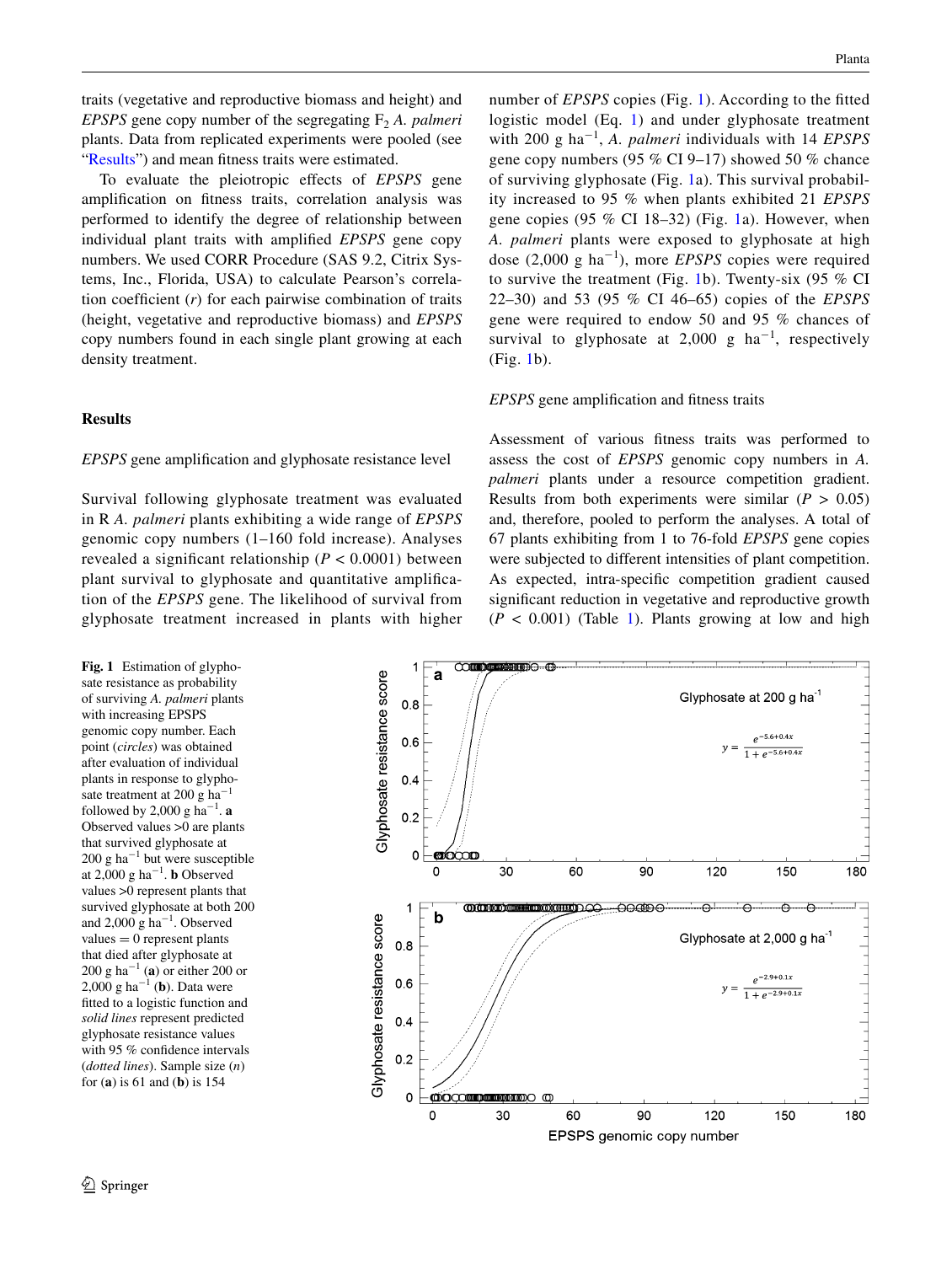| Density (plants/ $m^2$ ) | Vegetative biomass<br>(g/plant) | Inflorescence biomass<br>$(g/\text{plant})$ | Height (cm) | EPSPS gene (copy)<br>number/plant) |
|--------------------------|---------------------------------|---------------------------------------------|-------------|------------------------------------|
| $\overline{0}$           | $10.0^a(1.2)$                   | $3.9^{\rm a}$ (0.4)                         | 73(5)       | 23(4.8)                            |
| 85                       | $5.9^b(0.8)$                    | $1.0^{ab}$ (0.3)                            | 76(3)       | 15(3.5)                            |
| 170                      | $3.5^b(0.4)$                    | $0.5^b(0.1)$                                | 78(3)       | 21(3.7)                            |
| $\boldsymbol{P}$         | < 0.0001                        | 0.0024                                      | 0.5147      | 0.44                               |

<span id="page-4-0"></span>**Table 1** Mean aboveground vegetative and reproductive biomass, height and *EPSPS* gene copy number per plant estimated under increasing plant density

Values in parenthesis denote standard error of the mean. *P* values after ANOVA analysis. Different superscript letters indicate significant differences among mean values within columns according to Tukey's HSD ( $\alpha$  = 0.05). Sample size was pooled from two replicated experiments  $(n = 66)$ 

density exhibited 40 and 60 % less vegetative biomass and 70 and 85 % less reproductive biomass, respectively, than plants growing without competition. Plants under a competition gradient tended to be 10 % taller compared to isolated plants, but differences were not significant ( $P = 0.5$ ) (Table [1\)](#page-4-0).

The number of *EPSPS* gene copies exhibited by individual plants was unaffected  $(P = 0.44)$  by the intensity of competition (Table [1\)](#page-4-0). As a result, we evaluated the quantitative changes of the fitness traits (vegetative and reproductive biomass and plant height) in plants displaying a wide range of *EPSPS* gene copy numbers. The number of *EPSPS* gene copies caused no effect on *A. palmeri* growth, regardless of whether plants were growing without competition (Fig. [2](#page-5-0)a, d, g) or competing at either low (Fig. [2b](#page-5-0), e, h) or high (Fig. [2](#page-5-0)c, f, i) intra-specific densities (Fig. [2\)](#page-5-0). Combining all competition gradients, plant height  $(P = 0.47)$  and the biomass accumulated in shoots and leaves (i.e., vegetative biomass)  $(P = 0.54)$  were independent of the *EPSPS* gene copy number exhibited by individual plants.

Similarly, no significant correlation  $(P = 0.62)$  was found between biomass inflorescence and amplification of the *EPSPS* gene regardless of the competition gradient (Fig. [2](#page-5-0)). Plants with several-fold increase in *EPSPS* copy number allocated the same biomass to inflorescences as plants with no *EPSPS* amplification in each of the plant density treatments (Fig. [2g](#page-5-0), h, i). A similar ratio of female and male plants was represented when assessing reproductive biomass in both experiments. As both floral sexes equally contribute to population fitness in the outcrossing *A. palmeri*, no discrimination between female and male inflorescences was carried out during the correlation analysis. To avoid any potential bias in sex-based fitness cost associated with *EPSPS* gene amplification, inflorescence sex (either male or female) was randomly assigned to plants with different *EPSPS* gene copy numbers. No significant correlation  $(P > 0.05)$  was found between *EPSPS* amplification and either female or male inflorescence biomass regardless of the competition gradient.

## **Discussion**

Central to evolutionary biology is the principle stating that for herbicide resistance to evolve, a trait must (1) endow a survival and reproductive advantage under herbicide selection; (2) this advantage should exceed any ecological disadvantage or fitness cost (measured in the absence of herbicide treatment); and (3) selection of the trait arisen from within the standing or de novo population gene pool must proceed (Fisher [1958\)](#page-7-16). Rapid herbicide resistance evolution is then expected when the herbicide selected trait endows a significant resistance level with no or negligible fitness costs (for example Yu et al. [2010;](#page-8-5) Li et al. [2013](#page-7-17)). The results of the present study not only confirm that amplification of the *EPSPS* gene in *A. palmeri* endows glyphosate resistance, but also reveal that a higher number of *EPSPS* genomic copies enable plant survival at higher glyphosate rates with no cost to the growth and reproduction variables measured in this study.

## *EPSPS* gene amplification and glyphosate resistance level

Glyphosate resistance in *A. palmeri* is endowed by amplification of the *EPSPS* gene which enables overexpression of the *EPSPS* enzyme (Gaines et al. [2010\)](#page-7-6). This resistance mechanism results in the synthesis of *EPSPS* protein in excess that remains uninhibited by glyphosate (Powles [2010](#page-7-7)). This glyphosate uninhibited *EPSPS* protein enables plant metabolism to continue functioning and thus confers survival after glyphosate treatment. In a previous study, it has been shown that increments in the number of *EPSPS* gene copies had an additive effect on EPSPS protein activity, with additional *EPSPS* gene copies conferring a corresponding increase in EPSPS activity (Gaines et al. [2010](#page-7-6)). Here, we extend this additive effect of higher *EPSPS* genomic copies on the ability to survive higher glyphosate rates (Fig. [1](#page-3-1)). This indicates that the glyphosate dose required to inhibit *EPSPS* activity increases with increasing copy number, as there is more synthesis of *EPSPS* protein that remains uninhibited by glyphosate.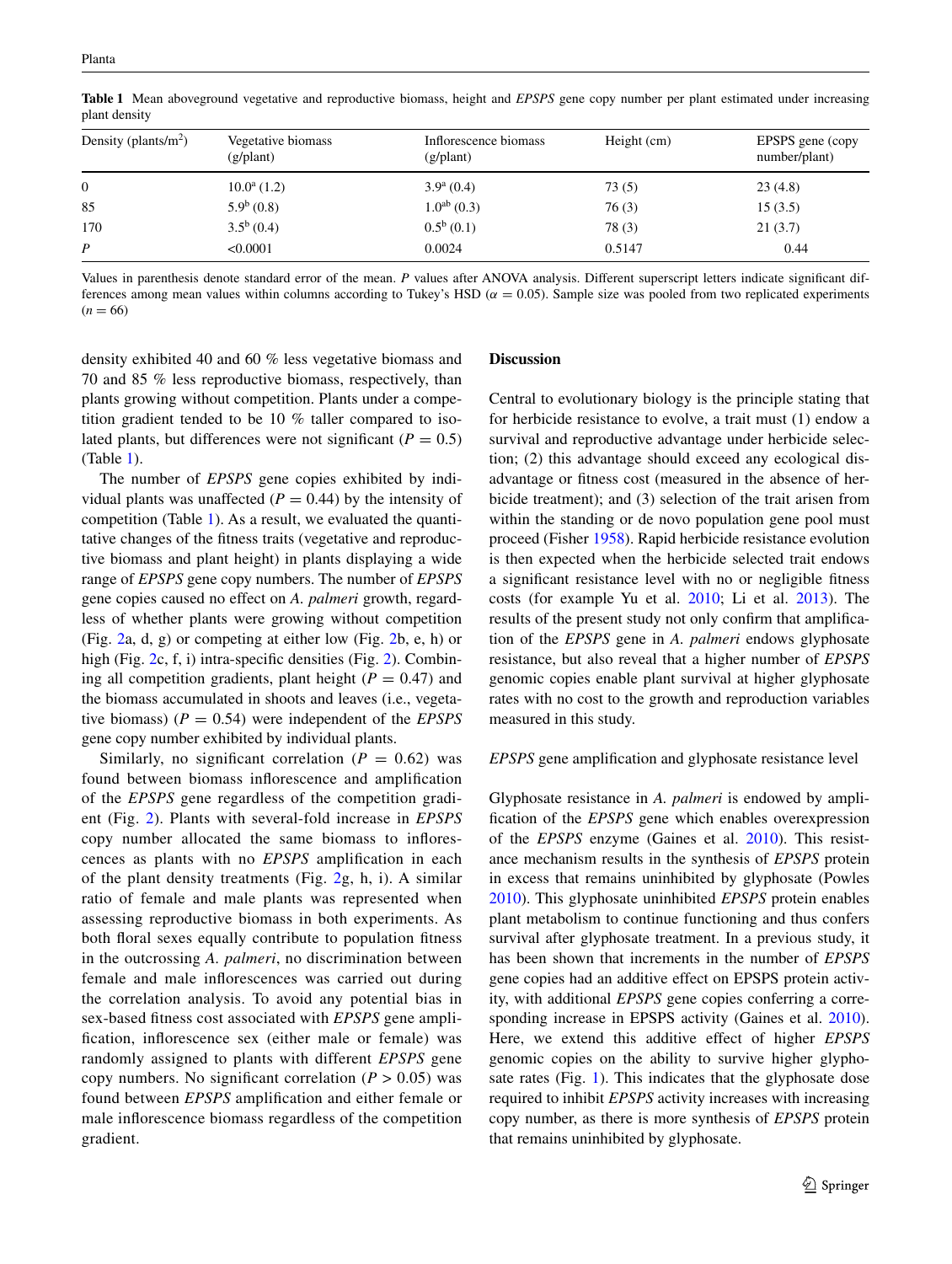

<span id="page-5-0"></span>**Fig. 2** Changes in plant height, vegetative (stem and leaves) and reproductive biomass (inflorescences) of plants exhibiting a wide range of *EPSPS* genomic copy numbers. Plants were grown under non-competitive (i.e., isolated plants) (**a**, **d**, **g**) and competitive condi-

tions [low (**b**, **e**, **h**) and high (**c**, **f**, **i**) plant densities]. *P* values after correlation analysis, Pearson's correlation coefficients (*r*) for each pairwise combination of traits and *EPSPS* gene copy numbers. *n* Number of plants in each correlation analysis

The additive effect of additional *EPSPS* copies on glyphosate resistance level may imply a significant evolutionary advantage compared to other glyphosate resistance mechanisms. For a given genetic background and environmental conditions, including the herbicide dose, a particular resistance gene that is selected and fixed often endows an equal protection to all individuals sharing the same resistance. This is translated into a generally "constant" resistance status at the population level, largely dependent on the efficiency of the resistance gene in minimizing herbicide damage. For instance, a target-site mutation in the *EPSPS* gene (Pro-106-Thr) has been shown to endow 2–3 fold glyphosate resistance in a *Lolium rigidum* population which exhibits 50 % survival when exposed to glyphosate at 400 g ha<sup> $-1$ </sup> (Wakelin and Preston [2006\)](#page-8-0).

On the contrary, where the presence of an amplified gene is selected and fixed, there is resistance polymorphism among individuals within a population (Guillemaud et al. [1999](#page-7-18)). With the amplification of the *EPSPS* gene across the entire *A. palmeri* genome, the resistance status of a population is a function of the amplification range determining the number of *EPSPS* gene copies present in each plant. Thus, *EPSPS* gene amplification precludes the estimation of an accurate and overall glyphosate resistance level and selection intensity until the amplification range of the *EPSPS* gene at the population level is known. As shown in the present study, *A. palmeri* plants with increasing levels of *EPSPS* gene amplification show increasing levels of glyphosate resistance. As the extent of amplification of the *A. palmeri EPSPS* gene has been shown to vary among accessions and plants over time (Gaines et al. [2010](#page-7-6), [2011](#page-7-8)), this polymorphism may represent an advantage in an environment where glyphosate doses fluctuate over time. It may be reasonable to speculate that *EPSPS* gene amplification will contribute to the segregation of individuals exhibiting the minimum number of *EPSPS* gene copies to survive and grow under various glyphosate selective doses. This hypothesis highlights the importance of assessing the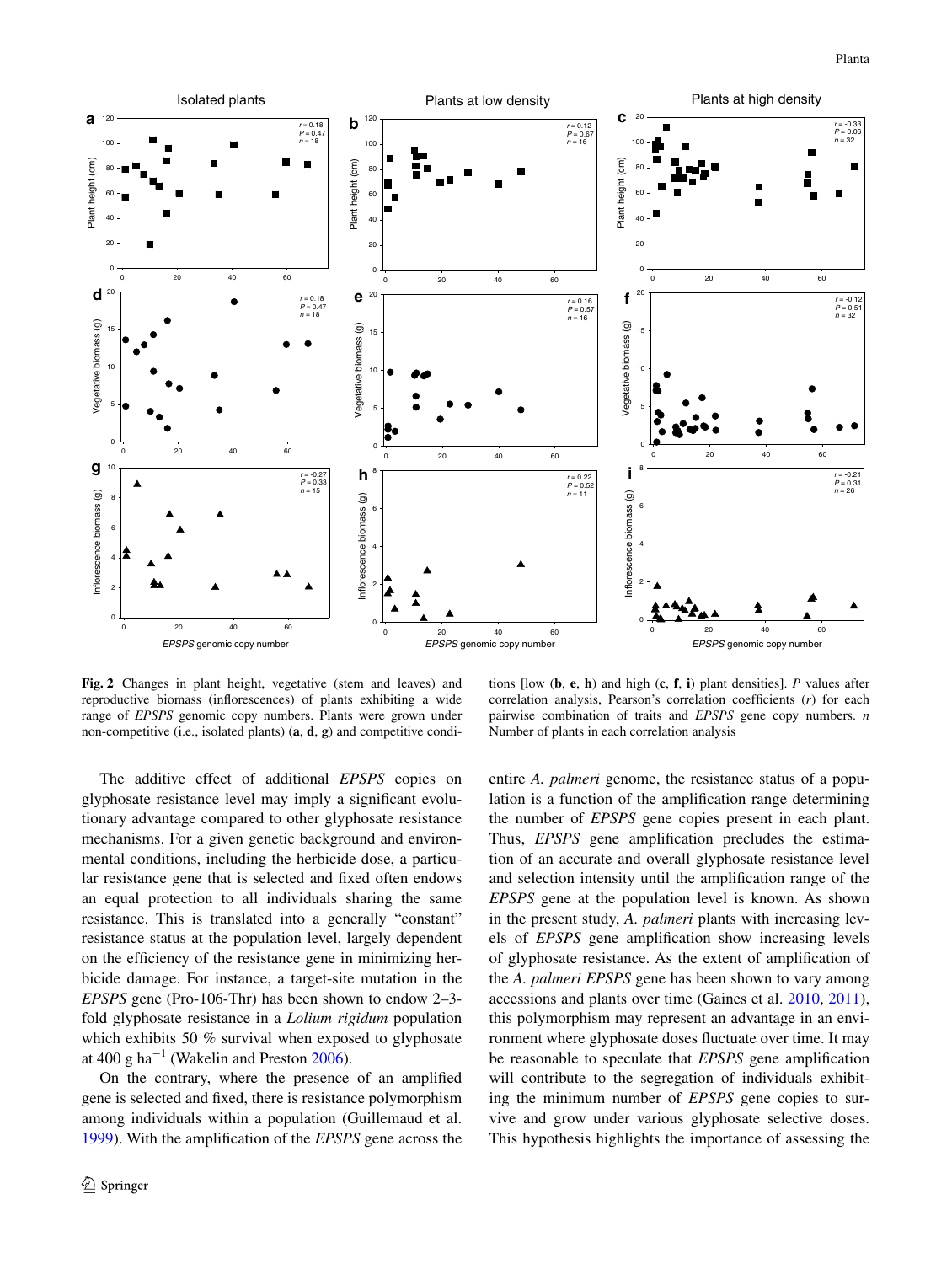inheritance and stability of the *EPSPS* gene amplification over time in *A. palmeri*.

#### *EPSPS* gene amplification and fitness traits

A common paradigm in evolutionary biology is the expectation that herbicide resistance genes have a fitness cost (Herms and Mattson [1992;](#page-7-19) Bergelson and Purrington [1996](#page-7-12); Vila-Aiub et al. [2009b](#page-8-3)). This is supported by the observed polymorphism at alleles for herbicide resistance in herbicide unselected populations present in natural and agricultural systems. It is clear that fitness costs pose limits to resistance evolution, provided that the costs outweigh the advantage of the resistance trait. However, it is now known that herbicide fitness costs in plants are not universal and largely depend on the particular resistance mechanism (Vila-Aiub et al. [2005](#page-8-6), [2011](#page-8-4)), specific resistance allele (Menchari et al. [2008](#page-7-20)), dominance of cost (Roux et al. [2004](#page-7-21)), pleiotropic effects on the kinetics of herbicide target proteins (Purrington and Bergelson [1999;](#page-7-22) Ashigh and Tardif [2007;](#page-7-23) Yu et al. [2010](#page-8-5); Li et al. [2013](#page-7-17)), genetic background (Paris et al. [2008\)](#page-7-24) and environment (Purrington and Bergelson [1999](#page-7-22); Gassmann [2005;](#page-7-25) Tardif et al. [2006;](#page-7-26) Ashigh and Tardif [2009](#page-7-27), [2011](#page-7-28); Vila-Aiub et al. [2009a\)](#page-8-7). Furthermore, and in clear contradiction with the fitness cost paradigm, a fitness advantage associated with a particular herbicide resistance allele of the acetyl CoA carboxylase (*ACCase*) gene has been observed (Wang et al. [2010\)](#page-8-8).

The evidence presented here shows that the constitutive amplification of several *EPSPS* gene copies in *A. palmeri* (up to *c*. 80) does not attract evident pleiotropic effects on plant growth and reproductive variables. Our assessment of how *EPSPS* gene amplification influences *A. palmeri* reproduction only involved in the allocation of biomass to male and female inflorescences. However, given the strong relationship usually found between vegetative and seed biomass in vascular plants (Weiner [2004](#page-8-9); Weiner et al. [2009\)](#page-8-10) and the fact that similar vegetative biomass was produced by plants exhibiting a wide range of *EPSPS* gene amplification regardless of intensity of competition (Fig. [2\)](#page-5-0), we speculate that no pleiotropic effects on *A. palmeri* fecundity are evident. A recent study has reported that transgenic over-expression of a native *EPSPS* gene developed to confer glyphosate resistance in rice has not only been shown to be associated with no fitness costs but also stimulation of growth and fecundity (Wang et al. [2013\)](#page-8-11).

The lack of apparent fitness costs associated with amplification of the *EPSPS* gene contradicts the observed energy costs associated with amplified resistance genes in other organisms such as bacteria (Stoebel et al. [2008](#page-7-29)), yeast (Wagner [2005](#page-8-12)), and insects (Guillemaud et al. [1999](#page-7-18); Field and Foster [2002\)](#page-7-30). In *Escherichia coli* mutants with non-functional lactose operon repressors (*lacI*−), there is a

significant energy and fitness cost involved in the process of unnecessary gene transcription and protein translation responsible for lactose metabolism in a lactose-free environment (Stoebel et al. [2008\)](#page-7-29).

Invocation of energy drain associated with the extra use of nucleotides, RNA polymerase, tRNA occupying free ribosomes, and excess amino acid production-related toxicity is often employed to account for fitness costs associated with gene amplification and higher gene expression (Wagner [2005;](#page-8-12) Stoebel et al. [2008\)](#page-7-29). Given the results of this study, if any of the above-mentioned potential causes for fitness costs associated with *EPSPS* gene amplification are occurring, we may conclude that they are not severe enough to translate into impaired ecological fitness under intra-specific competition.

Multigenerational studies involving the assessment of changes in *EPSPS* gene amplification levels in *A. palmeri* plants under no glyphosate treatment are required to confirm the results reported here (Vila-Aiub et al. [2011\)](#page-8-4).

# Resistance evolution via *EPSPS* gene amplification and pleiotropy

At the early stage of the evolutionary process, herbicides may select for genetic resistance systems that endow an ecological advantage but are not necessarily the most efficient (Uyenoyama [1986](#page-8-13)). Microevolution and refinement of the original rudimentary mechanism endowing herbicide resistance and its full integration into the genome are possible over time (Uyenoyama [1986\)](#page-8-13). Continuous changes in glyphosate selective conditions in both spatial and temporal scales involving treated and non-treated areas are contributing factors for the improvement of the herbicide resistance expression under both herbicide and natural selection. Therefore, it is argued that regulatory mutations responsible for incremental, progressive and continuous amplification of the *EPSPS* gene may have been selected in ulterior selective stages to the original selection event of the structural resistance trait (Uyenoyama [1986](#page-8-13)). This is especially possible in common agronomic conditions where glyphosate dose may be increased over time to achieve better weed control. Similarly, acquisition of modifier genes that compensate and reduce pleiotropic costs for the expression of unnecessary *EPSPS* gene expression is possible (Fisher [1928](#page-7-31); Cohan et al. [1994;](#page-7-32) Lenormand et al. [1998](#page-7-33)). For instance, fitness compensation through the amplification of a gene unrelated to the original antibiotic resistance gene has been observed (Nilsson et al. [2006](#page-7-34)).

Glyphosate-resistant populations of *A. palmeri* are becoming very widespread in the USA (Heap [2013](#page-7-35)). Resistance can be due to *EPSPS* gene amplification (Gaines et al. [2010](#page-7-6)) as well as, of course, other resistance traits (Powles and Yu [2010\)](#page-7-1). For the *EPSPS* gene amplification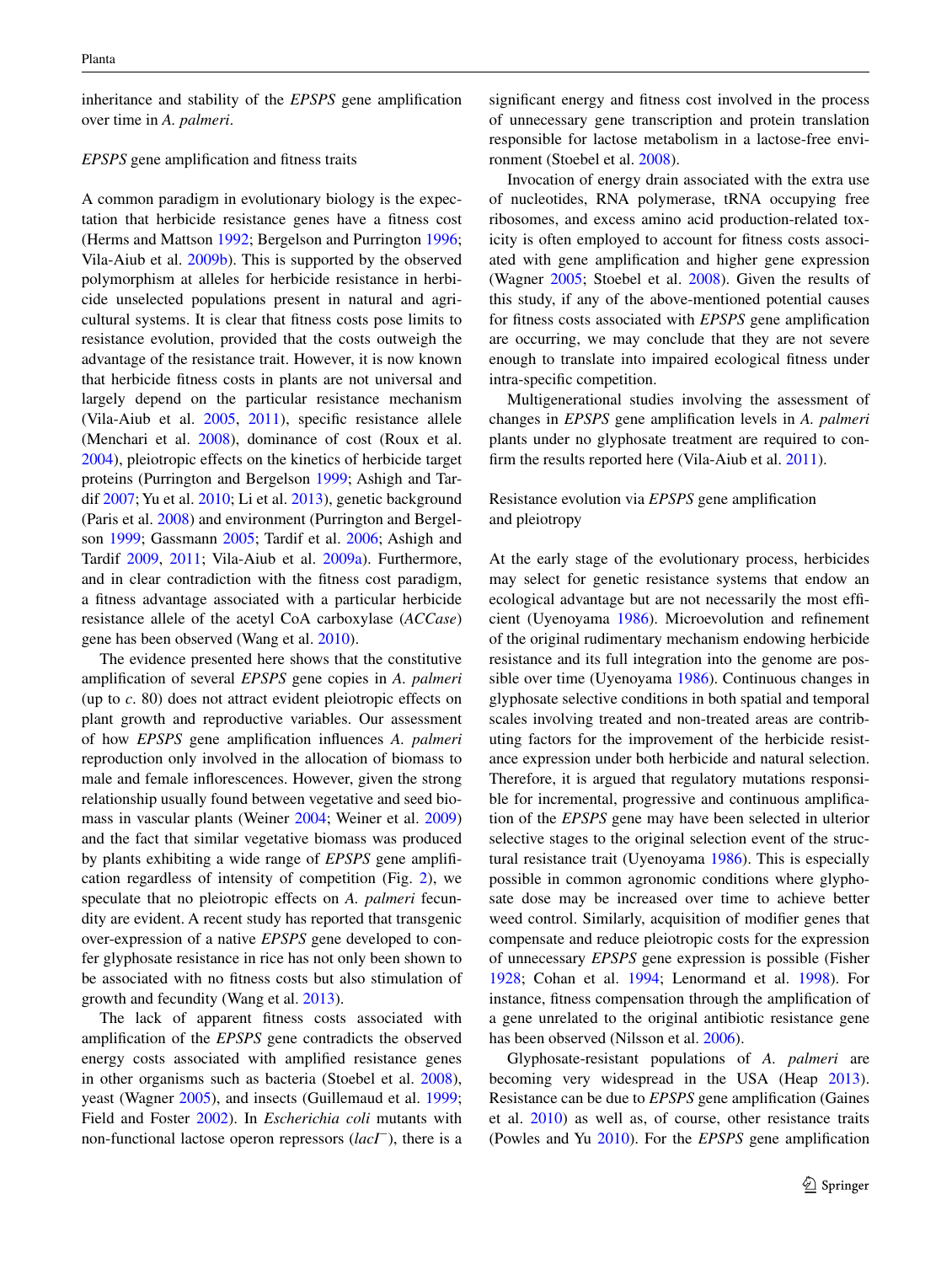resistance mechanism, it is evident that the additive effects of *EPSPS* gene amplification on resistance and the lack of associated fitness costs are key factors likely to mean that resistance due to *EPSPS* gene amplification will become a widespread glyphosate resistance mechanism.

**Acknowledgments** We thank Dr. Pedro E. Gundel (IFEVA-CONI-CET) for his valuable help in the statistical analyses. This work was supported by a grant from the Grains Research and Development Corporation (GRDC), Australia.

#### **References**

- <span id="page-7-23"></span>Ashigh J, Tardif F (2007) An  $\text{Ala}_{205}$ Val substitution in acetohydroxyacid synthase of Eastern black nightshade (*Solanum ptychanthum*) reduces sensitivity to herbicides and feedback inhibition. Weed Sci 55:558–565
- <span id="page-7-27"></span>Ashigh J, Tardif FJ (2009) An amino acid substitution at position 205 of acetohydroxyacid synthase reduces fitness under optimal light in resistant populations of *Solanum ptychanthum*. Weed Res 49:479–489
- <span id="page-7-28"></span>Ashigh J, Tardif FJ (2011) Water and temperature stress impact fitness of acetohydroxyacid synthase-inhibiting herbicide-resistant populations of eastern black nightshade (*Solanum ptychanthum*). Weed Sci 59:341–348
- <span id="page-7-2"></span>Baerson SR, Rodriguez DJ, Tran M, Feng YM, Biest NA, Dill GM (2002) Glyphosate-resistant goosegrass. Identification of a mutation in the target enzyme 5-enolpyruvylshikimate-3-phosphate synthase. Plant Physiol 129:1265–1275
- <span id="page-7-10"></span>Bekaert M, Edger PP, Hudson CM, Pires JC, Conant GC (2012) Metabolic and evolutionary costs of herbivory defense: systems biology of glucosinolate synthesis. New Phytol 196:596–605
- <span id="page-7-12"></span>Bergelson J, Purrington CB (1996) Surveying patterns in the cost of resistance in plants. Am Nat 148:536–558
- <span id="page-7-32"></span>Cohan FM, King EC, Zawadzki P (1994) Amelioration of the deleterious pleiotropic effects of an adaptive mutation in *Bacillus subtilis*. Evolution 48:81–95
- <span id="page-7-14"></span>Culpepper AS, Grey TL, Vencill WK, Kichler JM, Webster TM, Brown SM, York AC, Davis JW, Hanna WW (2006) Glyphosateresistant Palmer amaranth (*Amaranthus palmeri*) confirmed in Georgia. Weed Sci 54:620–626
- <span id="page-7-30"></span>Field LM, Foster SP (2002) Amplified esterase genes and their relationship with other insecticide resistance mechanisms in English field populations of the aphid, *Myzus persicae* (Sulzer). Pest Manag Sci 58:889–894
- <span id="page-7-31"></span>Fisher RA (1928) The possible modification of the response of the wild type to recurrent mutations. Am Nat 62:115–126
- <span id="page-7-16"></span>Fisher RA (1958) The genetical theory of natural selection. Dover Publications, New York
- <span id="page-7-6"></span>Gaines TA, Zhang W, Wang D, Bukun B, Chisholm ST, Shaner DL, Nissen SJ, Patzoldt WL, Tranel PJ, Culpepper AS, Grey TL, Webster TM, Vencill WK, Sammons RD, Jiang J, Preston C, Leach JE, Westra P (2010) Gene amplification confers glyphosate resistance in *Amaranthus palmeri*. Proc Natl Acad Sci USA 107:1029–1034
- <span id="page-7-8"></span>Gaines TA, Shaner DL, Ward SM, Leach JE, Preston C, Westra P (2011) Mechanism of resistance of evolved glyphosate-resistant Palmer amaranth (*Amaranthus palmeri*). J Agric Food Chem 59:5886–5889
- <span id="page-7-11"></span>Gaines TA, Wright AA, Molin WM, Lorentz L, Riggins CW, Tranel PJ, Beffa R, Westra P, Powles SB (2013) Identification of genetic elements associated with *EPSPS* gene amplification. Plos One. doi[:101371/journalpone0065819](http://dx.doi.org/101371/journalpone0065819) (in press)
- <span id="page-7-25"></span>Gassmann AJ (2005) Resistance to herbicide and susceptibility to herbivores: environmental variation in the magnitude of an ecological trade-off. Oecologia 145:575–585
- <span id="page-7-5"></span>Ge X, d'Avignon DA, Ackerman JJH, Sammons RD (2010) Rapid vacuolar sequestration: the horseweed glyphosate resistance mechanism. Pest Manag Sci 66:345–348
- <span id="page-7-18"></span>Guillemaud T, Raymond M, Tsagkarakou A, Bernard C, Rochard P, Pasteur N (1999) Quantitative variation and selection of esterase gene amplification in *Culex pipiens*. Heredity 83:87–99
- <span id="page-7-35"></span>Heap I (2013) The international survey of herbicide resistant weeds. Available in [www.weedscience.com.](http://www.weedscience.com) Accessed May 2, 2013
- <span id="page-7-19"></span>Herms DA, Mattson WJ (1992) The dilemma of plants—to grow or defend. Q Rev Biol 67:283–335
- <span id="page-7-13"></span>Jasieniuk M, Brûlé-Babel AL, Morrison IN (1996) The evolution and genetics of herbicide resistance in weeds. Weed Sci 44:176–193
- <span id="page-7-33"></span>Lenormand T, Guillemaud T, Bourguet D, Raymond M (1998) Appearance and sweep of a gene duplication: adaptive response and potential for new functions in the mosquito *Culex pipiens*. Evolution 52:1705–1712
- <span id="page-7-17"></span>Li M, Yu Q, Han H, Vila-Aiub MM, Powles SB (2013) ALS herbicide resistance mutations in *Raphanus raphanistrum*: evaluation of pleiotropic effects on vegetative growth and ALS activity. Pest Manag Sci 69:689–695
- <span id="page-7-4"></span>Lorraine-Colwill DF, Powles SB, Hawkes TR, Hollinshead PH, Warner SAJ, Preston C (2003) Investigations into the mechanism of glyphosate resistance in *Lolium rigidum*. Pestic Biochem Physiol 74:62–72
- <span id="page-7-20"></span>Menchari Y, Chauvel B, Darmency H, Delye C (2008) Fitness costs associated with three mutant acetyl-coenzyme A carboxylase alleles endowing herbicide resistance in black-grass *Alopecurus myosuroides*. J Appl Ecol 45:939–947
- <span id="page-7-3"></span>Michitte P, De Prado R, Espinoza N, Ruiz-Santaella JP, Gauvrit C (2007) Mechanisms of resistance to glyphosate in a ryegrass (*Lolium multiflorum*) biotype from Chile. Weed Sci 55:435–440
- <span id="page-7-34"></span>Nilsson AI, Zorzet A, Kanth A, Dahlström S, Berg OG, Andersson DI (2006) Reducing the fitness cost of antibiotic resistance by amplification of initiator tRNA genes. Proc Natl Acad Sci USA 103:6976–6981
- <span id="page-7-24"></span>Paris M, Roux F, Berard A, Reboud X (2008) The effects of the genetic background on herbicide resistance fitness cost and its associated dominance in *Arabidopsis thaliana*. Heredity 101:499–506
- <span id="page-7-7"></span>Powles SB (2010) Gene amplification delivers glyphosate-resistant weed evolution. Proc Natl Acad Sci USA 107:955–956
- <span id="page-7-1"></span>Powles SB, Yu Q (2010) Evolution in action: plants resistant to herbicides. Annu Rev Plant Biol 61:317–347
- <span id="page-7-22"></span>Purrington CB, Bergelson J (1999) Exploring the physiological basis of costs of herbicide resistance in *Arabidopsis thaliana*. Am Nat 154:S82–S91
- <span id="page-7-9"></span>Raymond M, Poulin E, Boiroux V, Dupont E, Pasteur N (1993) Stability of insecticide resistance due to amplification of esterase genes in C*ulex pipiens*. Heredity 70:301–307
- <span id="page-7-21"></span>Roux F, Gasquez J, Reboud X (2004) The dominance of the herbicide resistance cost in several *Arabidopsis thaliana* mutant lines. Genetics 166:449–460
- <span id="page-7-15"></span>Shaner DL, Nadler-Hassar T, Henry WB, Koger CH (2005) A rapid in vivo shikimate accumulation assay with excised leaf discs. Weed Sci 53:769–774
- <span id="page-7-0"></span>Steinrücken HC, Amrhein N (1980) The herbicide glyphosate is a potent inhibitor of 5-enolpyruvyl-shikimic acid-3-phosphate synthase. Biochem Biophys Res Commun 94:1207–1212
- <span id="page-7-29"></span>Stoebel DM, Dean AM, Dykhuizen DE (2008) The cost of expression of *Escherichia coli* lac operon proteins is in the process, not in the products. Genetics 178:1653–1660
- <span id="page-7-26"></span>Tardif FJ, Rajcan I, Costea M (2006) A mutation in the herbicide target site acetohydroxyacid synthase produces morphological and